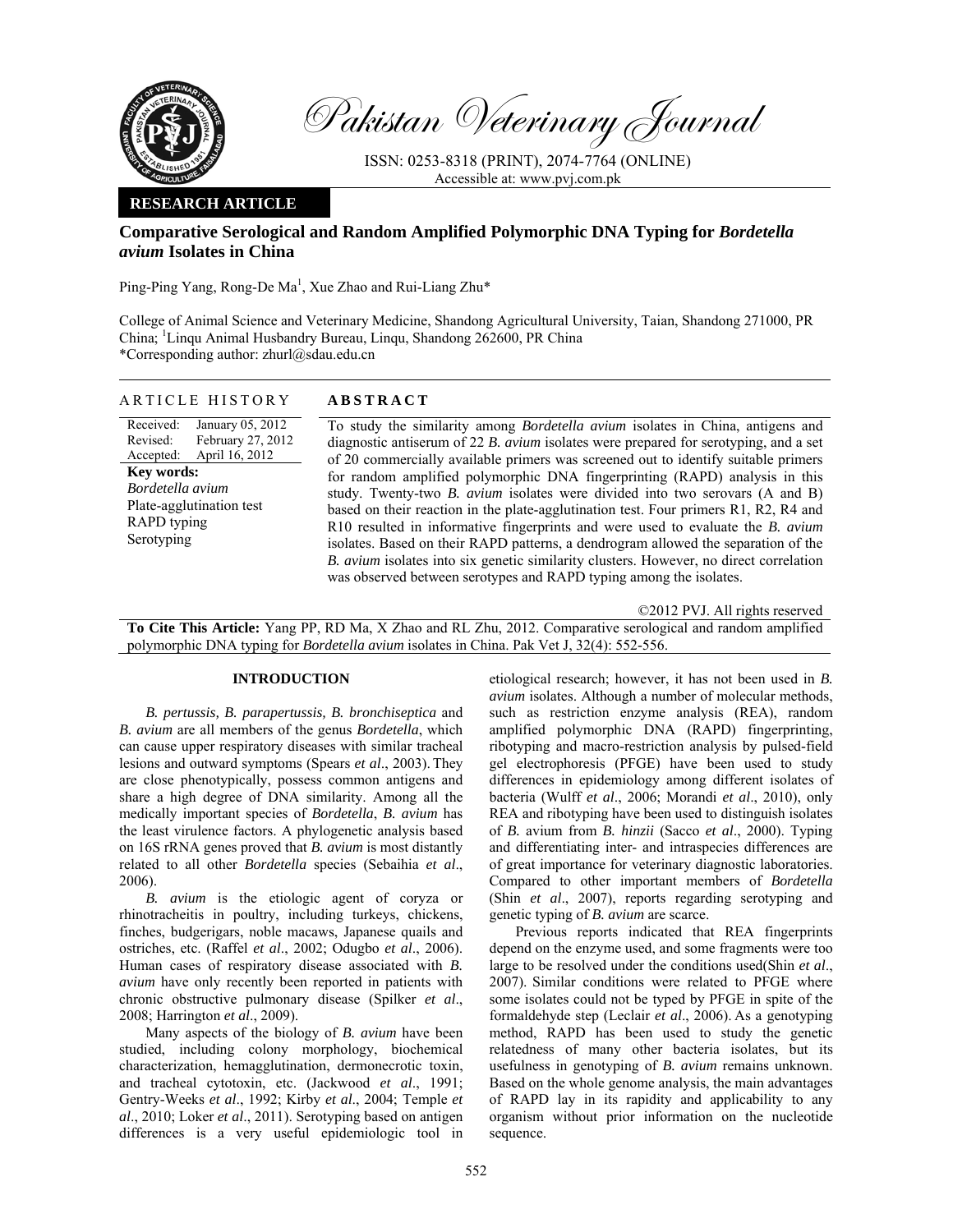The purpose of this study was to evaluate the serological differences through plate agglutination test and genetic diversity among *B*. *avium* isolates by RAPD analysis, at the same time, to compare the differences between the two methods in classifying *B. avium* isolates in China.

#### **MATERIALS AND METHODS**

**Bacterial isolates:** Twenty-two *B. avium* isolates from different years were evaluated in this study. The origin, source, and date of isolation of them are presented in Table 1. All isolates were identified as *B*. *avium* using standard methods, including colony morphology, Gram staining, hemagglutination, plate-agglutination test and biochemical tests. They were stored at -70℃ until used.

**Table 1:** *B. avium* isolates included in this study

| <b>Isolates</b>  | Time of<br>isolation | Host         | Geographic origin |
|------------------|----------------------|--------------|-------------------|
| Ba l             | 1991.07              | Chicken      | Taian, China      |
| Ba2              | 1992.10              | Chicken      | Taian, China      |
| Ba3              | 1993.09              | Chicken      | Taian, China      |
| Ba4              | 1994.11              | Chicken      | Taian, China      |
| Ba5              | 1994.11              | Chicken      | Qufu, China       |
| Ba6              | 1994.11              | Chicken      | Taian, China      |
| Ba7              | 2000.12              | Chicken      | Feicheng, China   |
| Ba8              | 2002.07              | Chicken      | Guanxian, China   |
| Ba9              | 1992.06              | Pheasant     | Taian, China      |
| Bal0             | 1992.03              | Duck         | Feicheng, China   |
| Ball             | 2001.09              | Chicken      | Feicheng, China   |
| Ba <sub>12</sub> | 2001.05              | Chicken      | Jining, China     |
| Ba <sub>13</sub> | 2002.10              | Chicken      | Zibo, China       |
| Ba <sub>14</sub> | 2004.09              | Chick Embryo | Taian, China      |
| Ba <sub>15</sub> | 2007.10              | Chick Embryo | Weifang, China    |
| Ba <sub>16</sub> | 2008.09              | Chicken      | Dongping, China   |
| Bal7             | 2009.06              | Chick Embryo | Laoling, China    |
| Bal <sub>8</sub> | 2009.10              | Chick Embryo | Muping, China     |
| Bal9             | 2009.10              | Chick Embryo | Weifang, China    |
| <b>Ba20</b>      | 2009.11              | Chicken      | Heze, China       |
| Ba21             | 2010.07              | Chick Embryo | Angiu, China      |
| <b>Ba22</b>      | 2010.09              | Chick Embryo | Pingyuan, China   |

**Preparation of antigens:** *B. avium* isolates (22) were grown on the Bordet-Gengou (BG) agar (Difco, USA) plate, containing 5% defibrinated sheep blood, incubated at 37°C for 24 h, then harvested with sterilized phosphatebuffered saline (PBS) solution (pH 7.4) and adjusted to a concentration of  $3.0 \times 10^9$  CFU/ml. Formalin was added to the suspensions to a final concentration of 0.3% and incubated at 37°C for 18 h again. Bacterial cells were pelleted by centrifugation at 6000 r/min for 15 min, and washed 3 times with PBS. After stained with crystal violet, the suspensions were diluted to the original concentration and stored at 4°C.

**Preparation of antiserum:** The 22 *B. avium* isolates were cultured, harvested and inactivated as described above. Antisera against *B. avium* isolates were prepared as described previously (Guo *et al*., 2010). Briefly, 1 ml of formalinized-whole-cell (FWC) suspensions and an equal volume of Freund's complete adjuvant were mixed and injected into rabbits subcutaneously at three sites of the neck and back. Two weeks later, rabbits were subcutaneously given 1 ml of FWC suspensions and an equal volume of Freund's incomplete adjuvant, followed by two times the dose in two weeks. At last 1 ml of FWC

suspensions were administered intravenously. Antisera were collected four days after the last injection and named S1, S2, S3…S21, and S22, respectively.

**Serotyping:** Antiserum of each *B. avium* isolate was used to cross react with the 22 culture suspensions in a plateagglutination test. Based on the titers recorded, all of the antisera were absorbed with an equal volume of whole cells of isolate which had low titers with the antiserum. If the antiserum could still react with their immune isolates but not react with the absorbed culture any more after absorption, they would be named S'1, S'2, S'3…S'21, and S'22 as diagnostic antiserum. They were used to react with 22 isolates in a plate-agglutination test for serotyping.

**RAPD typing:** Bacterial isolates were inoculated into 5 ml of fresh brain heart infusion broth (Difco, USA) and incubated at 37°C for 24 h. Genomic DNA from each isolate was extracted using a commercially available kit (Tiangen, China) according to recommendations of the manufacturer as reported previously (Poorbaghi *et al*., 2012). DNA concentrations were detected and the integrity was checked by electrophoresis in 0.8% agarose gel.

A set of 20 commercially available primers (Oligo 10-mer; Genscript, China) was screened out to identify suitable primers for RAPD analysis of *B. avium* isolates. Primers R1 (TGCCCGTCGT), R2 (CAGGCCCTTC), R4 (ACGACCGACA), and R10 (CCTTGACGCA) resulted in informative fingerprints and were used to evaluate the isolates.

PCR mixtures (25  $\mu$ l) contained 2.5  $\mu$ l of 10× enzyme assay buffer, 100 µM each of dATP, dCTP, dGTP, and  $dTTP$ , 2 nM of random primer (10bp), 1.5 mM MgCl<sub>2</sub> and 1.5 U of Taq DNA polymerases. Template concentrations were standardized. Reactions were carried out in a thermal cycler PCR system FTC-200 (FedBio, England) using the following conditions: an initial denaturation for 10 min at 94°C; 35 cycles of 3 min at 34°C, 1 min at 72°C and 30s at 94°C; followed by a final extension of 10 min at 72°C. Following PCR, 10 µl of the reaction mixture was analyzed by electrophoresis in a 2% agarose gel containing 500 ng/ml ethidium bromide. Marker D2000 was used to determine molecular size. At the same time, a negative control (RAPD assay without DNA) was performed to check for no spurious amplification.

As described previously (Kann *et al*., 2006; Ongor *et al*., 2011; Hryncewicz-Gwóźdź *et al*., 2011), the agarose gels were photographed under UV light using a Bio-Imaging System MiniBis Pro (DNR, Israel). Then the band patterns produced by different primers were analyzed using software Cross Checker and NTSYSpc 2.10e, which were also used to construct a dendrogram of the isolates (Najiah *et al*., 2011).

#### **RESULTS**

**Serotyping:** Extensive cross-reactions were observed among 22 *B. avium* isolates, and the titers varied from 1:100 to 1:4800. Diagnostic antiserum of S´1, S´5, S´10, S'11, S'12, S'13 and S'15 were obtained after absorption. S´1, S´5, S´10 and S´15 reacted with isolates Ba1-Ba10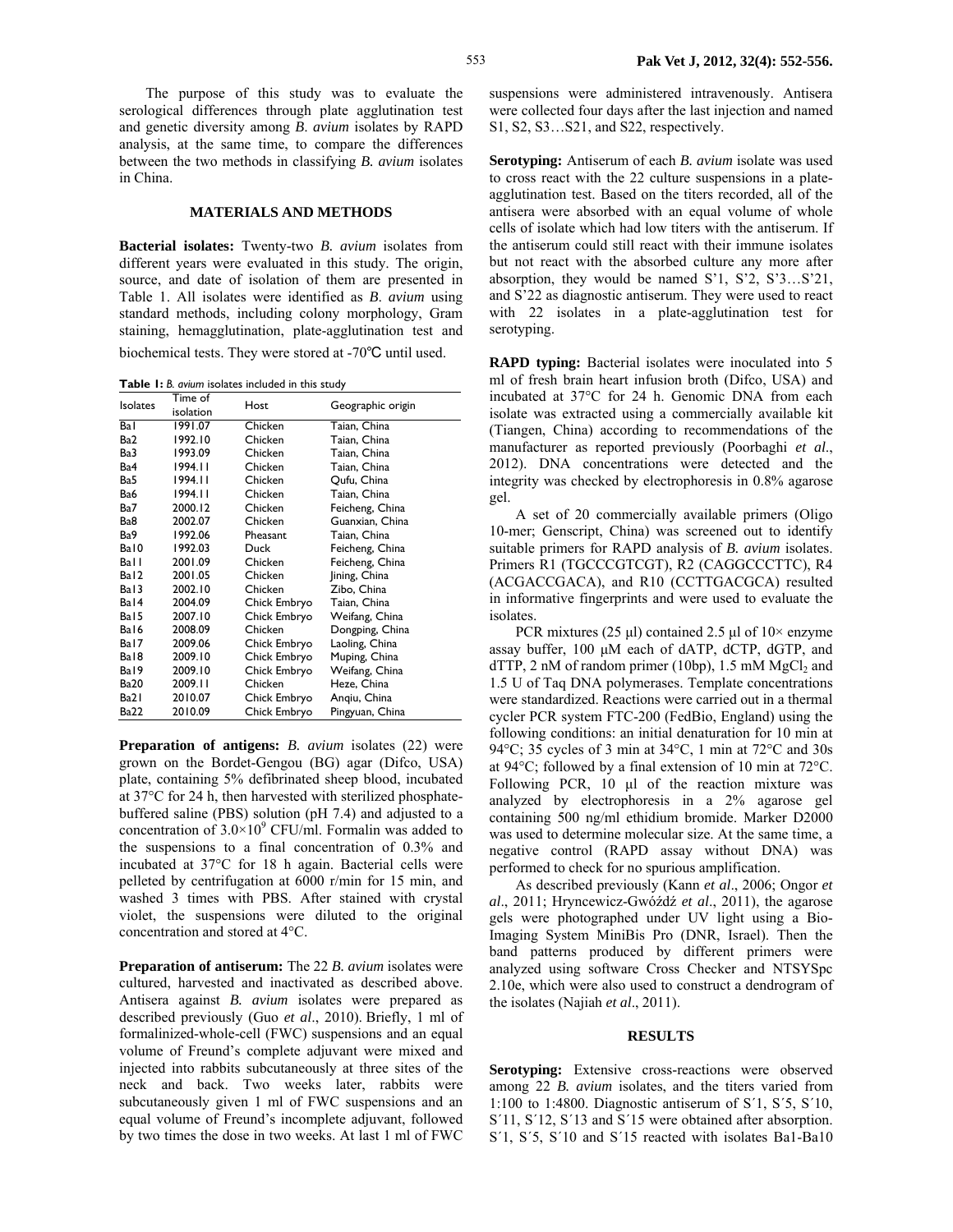and Ba14-Ba22, but not reacted with Ba11, Ba12 and Ba13. The S'11, S'12 and S'13 only reacted with Ba11, Ba12 and Ba13, not with other isolates. Based on the results above, 22 *B. avium* isolates were divided into two serovars: A (Ba1-Ba10 and Ba14-Ba22) and B (Ba11, Ba12 and Ba13).

**RAPD typing:** Both visual and computer analysis showed that all of the 22 *B. avium* isolates tested by RAPD generated clear DNA fragment patterns with primers R1, R2, R4 and R10 (Fig. 1). DNA fragments from different isolates varied from 150 bp to 4000 bp. Based on their RAPD patterns, the percentage of similarity among isolates was determined using the dice coefficient, and the clustering was performed by UPGMA (Fig. 2). The maximum similarity among banding patterns obtained from 22 *B. avium* isolates was 0.95, and the minimum similarity was 0.54. A dendrogram based on the RAPD patterns with primers R1, R2, R4 and R10 allowed the separation of the *B. avium* isolates into genetic similarity clusters. 22 *B. avium* isolates may be allocated into six main clusters (-Ⅵ) with the similarity index between the isolates within the cluster being 0.69 or higher (Fig. 2).

# **DISCUSSION**

Antiserum used in serotyping was obtained after immunization with the whole cells of 22 *B*. *avium* isolates. Extensive cross-reactions were observed among 22 *B. avium* 

isolates. Except its own antiserum, the isolate also reacted with the antisera of the other 21 *B. avium* isolates. It indicated that there were common antigens among 22 *B. avium* isolates as described previously (Sebaihia *et al.*, 2006), however, the numbers of them were not the same. It was further resolved from the titers of the plateagglutination test that the antigen components among isolates Ba1 to Ba10 and Ba14 to Ba22 were similar, and the antigen components between Ba11 to Ba13 were homologous.

After the antiserum was absorbed by the whole cells of the same *B. avium* isolates which have cross-reaction, the antibodies to common antigens were eliminated. Diagnostic antiserum of S´1, S´5, S´10, S´11, S´12, S´13 and S´15 were obtained at last. These antisera could separate the 22 *B. avium* isolates from different areas into two serotypes, A and B. The plate-agglutination test is an accessible serological test. It is rapid, simple and useful for serotyping *B. avium* isolates. And it can also be conducted in any diagnostic laboratory as described previously (Guo *et al*., 2010).

In order to select suitable candidate primers for genotyping *B. avium* isolates, 20 commercially available arbitrary primers were screened out. Only four primers (R1, R2, R4 and R10) showed informative fingerprints, and were further used to evaluate the isolates. These four different primers yielded 18, 20, 20, and 17 DNA patterns, respectively. The 18 distinct DNA patterns produced by R1 had 24 different DNA bands with an average of 6.5



**Fig. 1:** RAPD patterns of 22 *B. avium* isolates generated with four primers: A, RAPD patterns generated with primer R1; B, RAPD patterns generated with primer R2; C, RAPD patterns generated with primer R4; D, RAPD patterns generated with primer R10. Lane M, DNA marker D2000; Lane N, negative control; Lanes 1 to 22, *B. avium* isolates Ba1 to Ba22.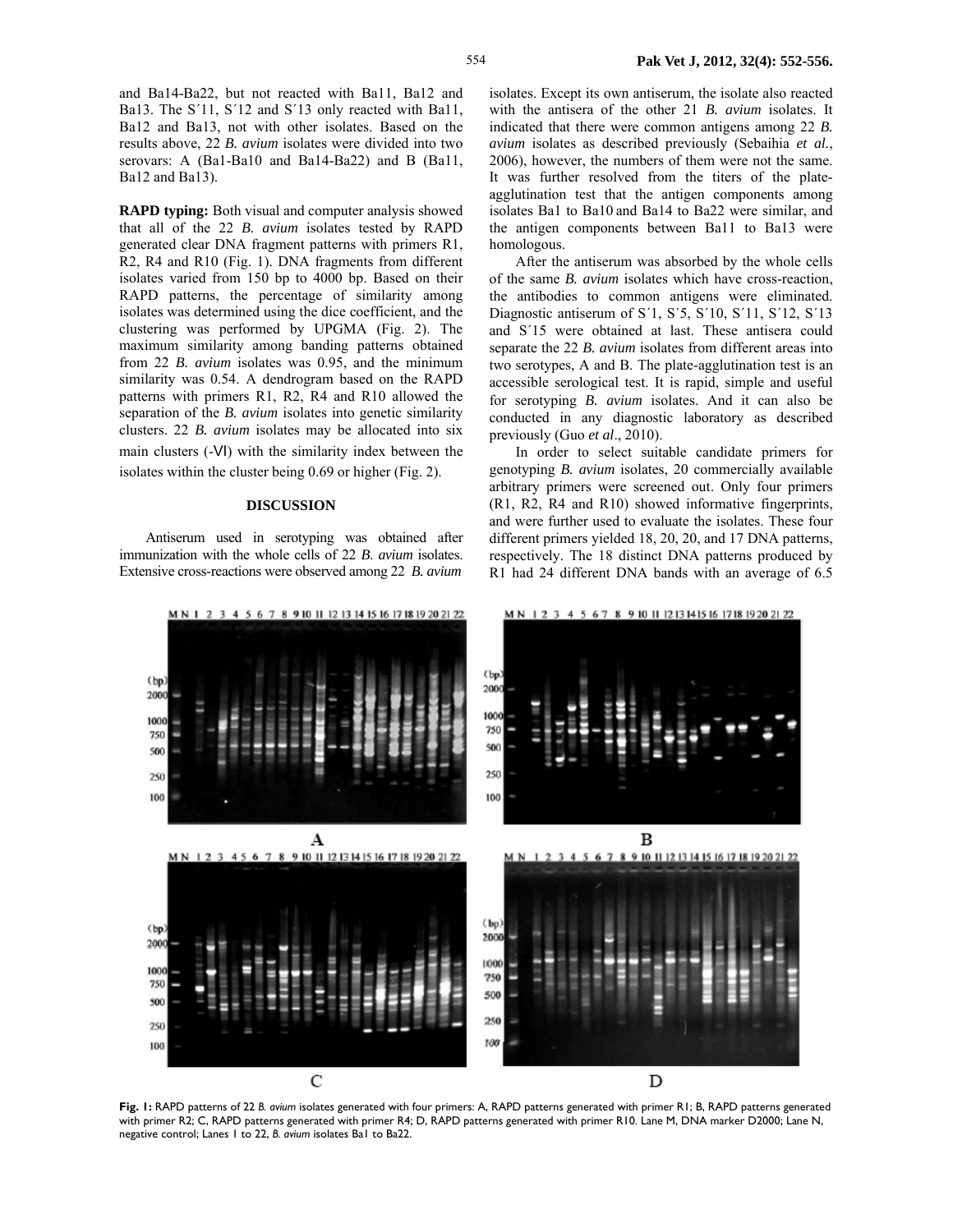

**Fig. 2:** Dendrogram of 22 *B. avium* isolates based on their RAPD patterns. The percentage of similarity among isolates was determined using the dice coefficient, and the clustering was performed by UPGMA.

bands each isolate. The 20 distinct DNA patterns produced by R2 had 23 different DNA bands with an average of 5.96 bands in each isolate. The 20 distinct DNA patterns produced by R4 had 20 different DNA bands with an average of 8.77 bands each isolate, while the 17 distinct DNA patterns produced by R10 had 20 different DNA bands with an average of 5.36 bands in each isolate.

It has been argued that RAPD procedure had poor reproducibility with some primers (Leclair *et al*., 2006). The reason may be due to primers, the criteria for faint bands or different experimental conditions. To confirm the reproducibility of the method, experimental conditions were optimized and remained unchanged when different primers were used. Faint bands were considered present only when the same band was obtained at least three times. Few isolates of those related distantly may vary in different clusters when the analysis was performed with primers lack of polymorphism. Thus, only primers who yield good polymorphism were used for RAPD analysis in our study. Though analysis showed some differences, there was high similarity among them. *B. avium* isolates may be allocated into similar clusters with the index of about 0.7, and the isolates that had close genetic relationships were always in the same cluster. By using these criteria, the method produced highly reproducible results and *B. avium* isolates may be consistently classified into well-defined clusters.

The results of the dendrogram analysis showed that the coefficient of similarity among 22 *B. avium* isolates varied from 0.54 to 0.95. In theory, the same isolate should have specific and stable DNA fingerprinting. Based on multiple random primers of different sequences, it may be possible to evaluate and analyze the whole genomic DNA of bacteria without knowing the exact sequences. The coefficient of similarity would always be 1 even using different primers. In our study, single primer amplification resulted in a situation of similarity index being 1. However, the similarity indexes were all less than 1 based on comprehensive analysis of the four primers used in the experiment. The results indicated that all the 22 *B. avium* cultures were isolated from different sources. Thus, RAPD typing must be based on the combination of profiles produced by multiple primers, not rely on polymorphism analysis of a single primer when it was used to distinguish different bacterial isolates.

We analyzed 22 *B. avium* cultures by RAPD and plate-agglutination test (serotyping), and compared the results from these two methods. In contrast, RAPD analysis reflected the genetic diversity and distance of bacterial culture especially when multiple primers were used. However, analysis based on serological method mainly reflected the changes in antigens. *B. avium* isolates Ba11, Ba12 and Ba13 belonged to serovar B when typed with plate-agglutination test. Though isolates of Ba12 and Ba13 were always in the same cluster when typed by RAPD, Ba11 was only found in another cluster separately. The results revealed that RAPD had no ability to distinguish all *B. avium* isolates existing within two serotypes. There was no direct correlation observed between the RAPD and serological method.

**Acknowledgement:** This work was supported by grants from National Natural Science Foundation of PR China (Grant No. 30972183 and 30740077).

#### **REFERENCES**

- Gentry-Weeks CR, AL Hultsch, SM Kelly, JM Keith and R Curtiss, 1992. Cloning and sequencing of a gene encoding a 21-kilodalton outer membrane protein from *Bordetella avium* and expression of the gene in *Salmonella typhimurium*. J Bacteriol, 174: 7729-7742.
- Guo DQ, C Tang, Q Hai, GQ Shao and H Yue, 2010. Development of a universal plate-agglutination test for detecting *Haemophilus parasuis*. J Vet Sci, 11: 355-357.
- Harrington AT, JA Castellanos, TM Ziedalski, JE Clarridge III and BT Cookson, 2009. Isolation of *Bordetella avium* and novel Bordetella strain from patients with respiratory disease. Emerg Infect Dis, 15: 72-74.
- Hryncewicz-Gwóźdź A, T Jagielski, A Dobrowolska, JC Szepietowski and E Baran, 2011. Identification and differentiation of *Trichophyton rubrum* clinical isolates using PCR-RFLP and RAPD methods. Eur J Clin Microbiol Infect Dis, 30: 727-731.
- Jackwood MW, DA Hilt and PA Dunn, 1991. Observations on colonial phenotypic variation in *Bordetella avium*. Avian Dis, 31: 782-786.
- Kann RKC, MT Kyaw-Tanner, JM Seddon, PR Lehrbach, RJG Zwijnenberg and J Meers, 2006. Molecular subtyping of feline immunodeficiency virus from domestic cats in Australia. Aust Vet J, 84:112-116.
- Kirby AE, ND King and TD Connell, 2004. RhuR, an extracytoplasmic function sigma factor activator, is essential for heme-dependent expression of the outer membrane heme and hemoprotein receptor of *Bordetella avium*. Infect Immun, 72: 896-907.
- Leclair D, F Pagotto, JM Farber, B Cadieux and JW Austin, 2006. Comparison of DNA fingerprinting methods for use in investigation of type E Botulism outbreaks in the Canadian arctic. J Clin Microbiol, 44: 1635-1644.
- Loker SB, LM Temple and A Preston, 2011. The *Bordetella avium*  BAV1965-1962 fimbrial locus is regulated by temperature and